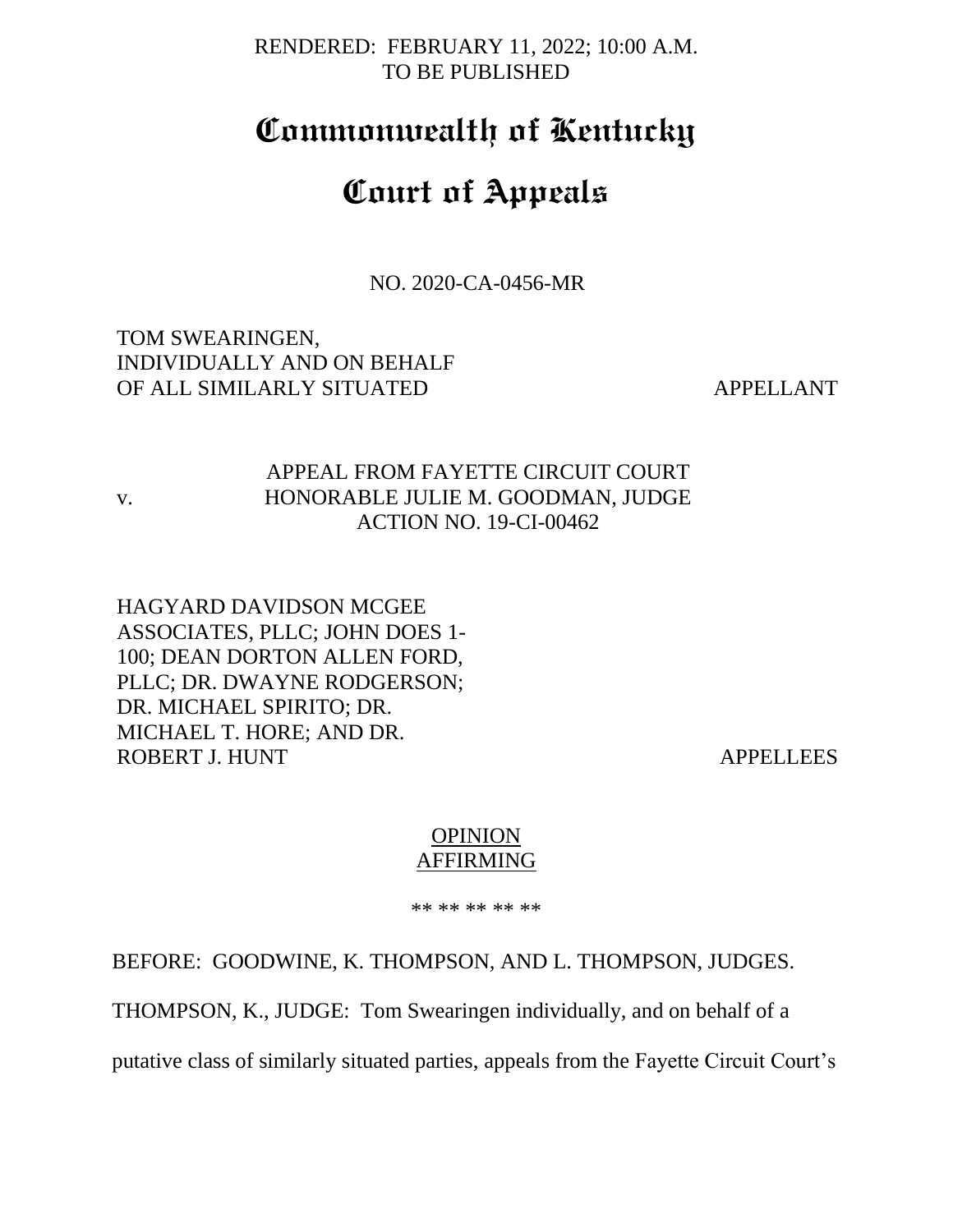grant of summary judgment to Hagyard Davidson McGee Associates, PLLC, Dr. Michael T. Hore, Dr. Dwayne Rodgerson, Dr. Michael Spirito, Dr. Robert J. Hunt, and Dean Dorton Allen Ford, PLLC (collectively appellees), which dismissed Swearingen's original class action complaint, and the trial court's denial of Swearingen's contemporaneous motion to file an amended class action complaint. Having determined that the trial court's judgment was not an abuse of discretion and is not otherwise erroneous, we affirm.

In February 2019, Swearingen filed a class action complaint against the appellees and John Does asserting claims of: (1) fraudulent inducement and/or fraudulent misrepresentation; (2) breach of express warranty; (3) civil conspiracy; (4) aiding and abetting a civil conspiracy; (5) aiding and abetting fraud; (6) negligence; and (7) negligence *per se*. As will prove to be relevant later, the complaint was not verified by Swearingen.

In the complaint, Swearingen listed twenty-four horses that he had purchased at the Keeneland sales between 2007 and 2016. The focus of the complaint was on allegations that the appellees had for years altered the dates of procedure shown on digital radiographs<sup>1</sup> taken of horses in order to make it appear that x-rays had been performed within the three weeks prior to the horse's eventual

l

<sup>&</sup>lt;sup>1</sup> The term "digital radiograph" and "x-ray" are used interchangeably herein as they were within the complaint. Digital radiograph began replacing physical x-ray films in Keeneland's repository in 2006.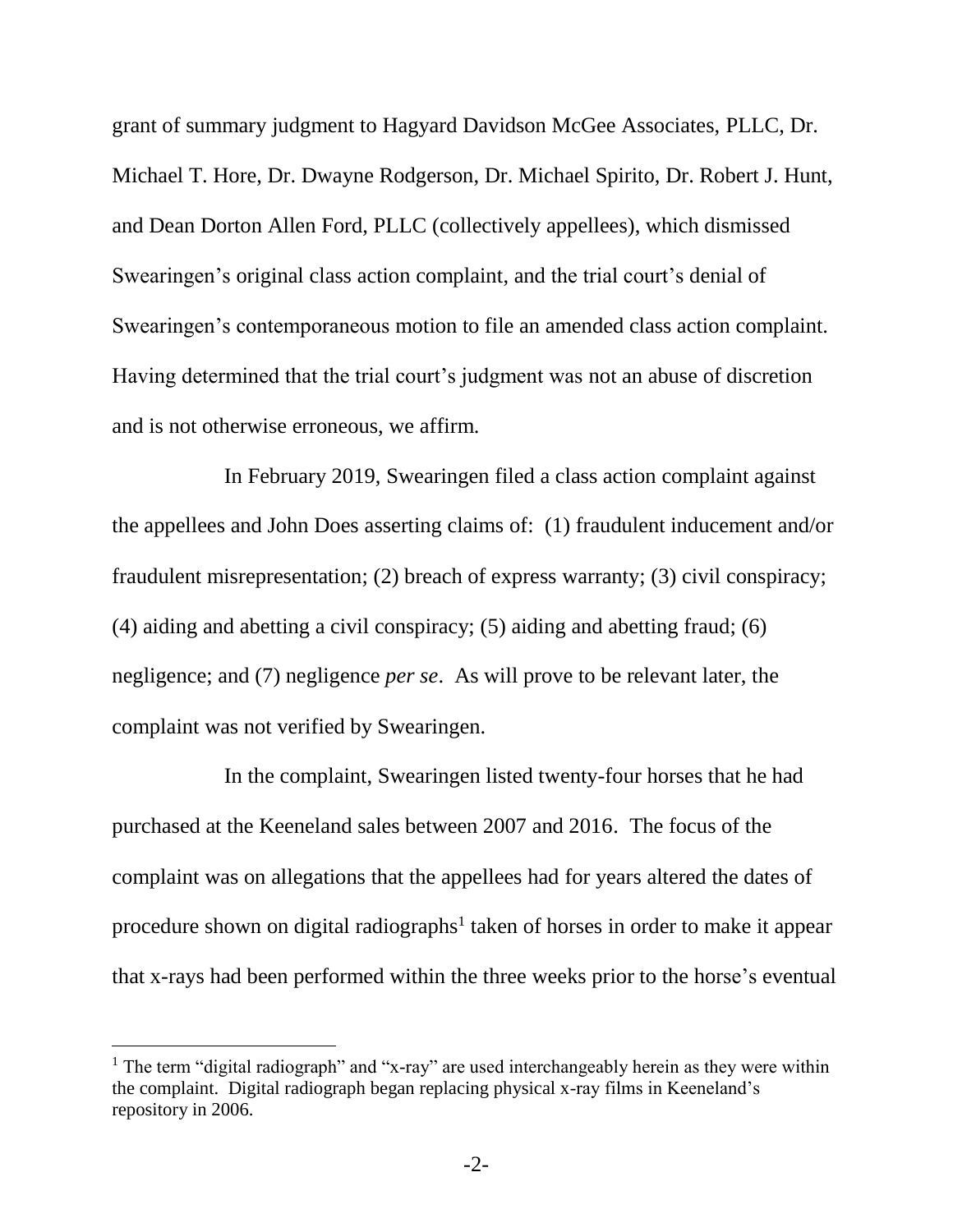sale at Keeneland. Those x-rays which contained false dates were placed in the "repository" at Keeneland where they could be viewed by potential buyers in advance of sale. Swearingen alleges that the misdated x-rays caused buyers to purchase horses they would not have otherwise, and that if they had known of this practice they "would not have participated in the Keeneland sale in the first place and never would have bought the aforementioned horses." Swearingen explicitly alleged that he "would review or have his agents review the radiographs of such horse" prior to making a purchase at Keeneland and "did in fact review the x-rays in the Repository[.]"

The complaint specifically defined the class of similarly situated individuals as those: "who purchased one or more horses at Keeneland . . . who reviewed digital x-rays in the Repository . . . prior to bidding . . . and who, if it had been disclosed in advance . . . would not have purchased such horses at the sale[.]" Two alleged characteristics of Swearingen's ostensible class would ultimately determine the fate of this litigation. First, that the plaintiffs or their agents reviewed digital x-rays in Keeneland's repository. Second, that they would not have purchased their horses had they known of improprieties in radiograph dating.

From the outset of the litigation, the trial court was concerned as to the nature of this amorphous class of buyers who allegedly would not have even purchased their horse(s) but did not suffer any traditionally quantifiable or

-3-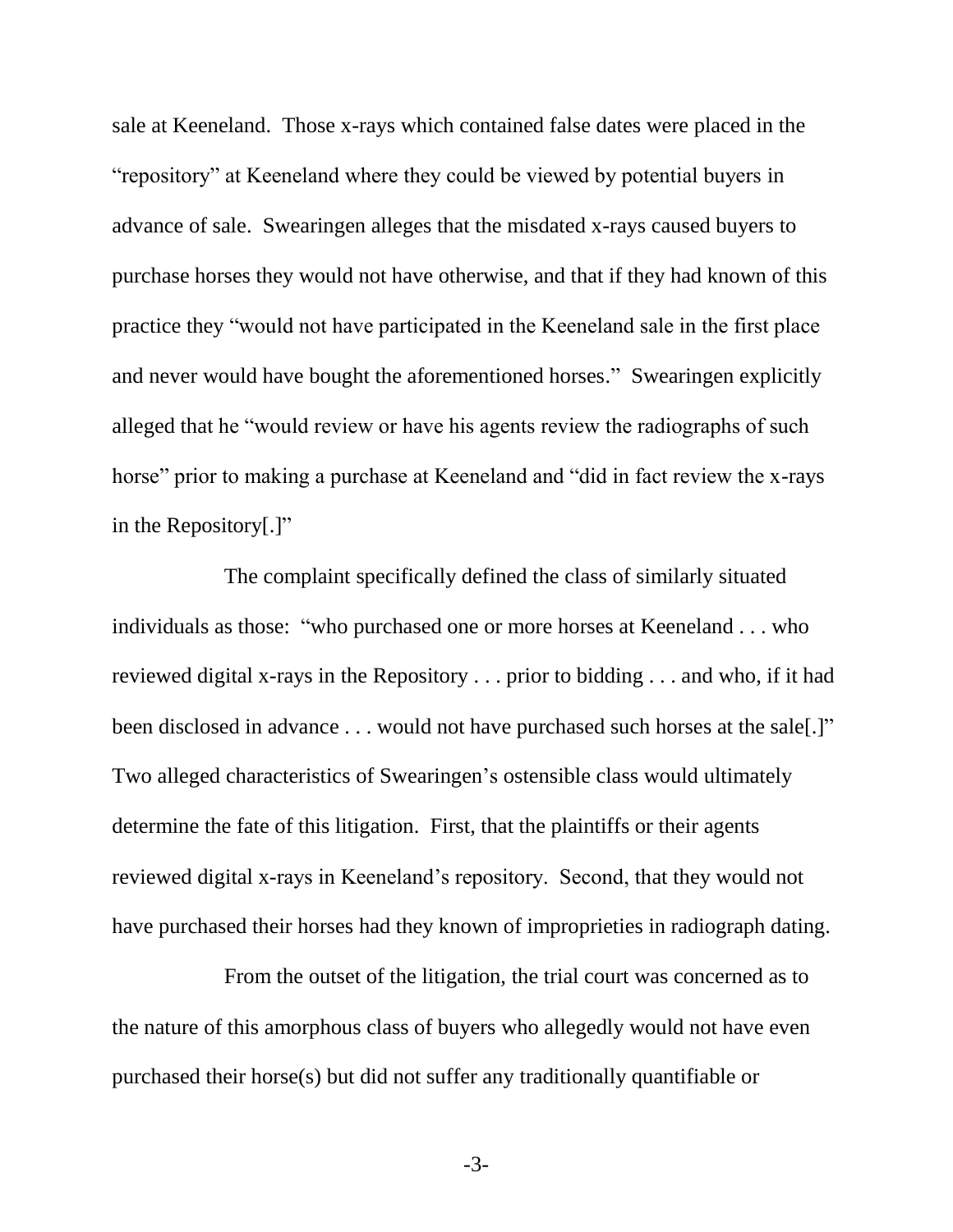calculable damages, did not purchase any injured horse in reliance upon an incorrectly dated x-ray, did not lose money on a horse purchased and, seemingly, had no regrets regarding their purchase. At the January 2, 2020 status conference, the trial court expressed its concern as follows:

> So, his class is, "I would have never bought a horse at Keeneland if I knew that this had happened." Okay. Well – so if he never bought a horse – so only those individuals who would have never gone to Keeneland, never would have bought a horse at Keeneland if they had known that, that's your class.

There was no allegation within the complaint or within the litigation that any backdated radiograph had concealed an infirmity or injury that caused a buyer, acting in reliance on such an x-ray, to unknowingly purchase an injured horse.

At this conference, the trial court went on to request that the parties take Swearingen's deposition at their earliest convenience, explaining that afterwards it planned on scheduling another status conference. That follow-up conference was set for March 5, 2020.

Swearingen's deposition was conducted on February 11, 2020. His testimony was inconsistent with both the specific allegations in his class action complaint and his prior written discovery responses. Specifically, Swearingen admitted under oath that he never used the repository and never relied on any information in the repository. He also admitted to purchasing a horse at Keeneland

-4-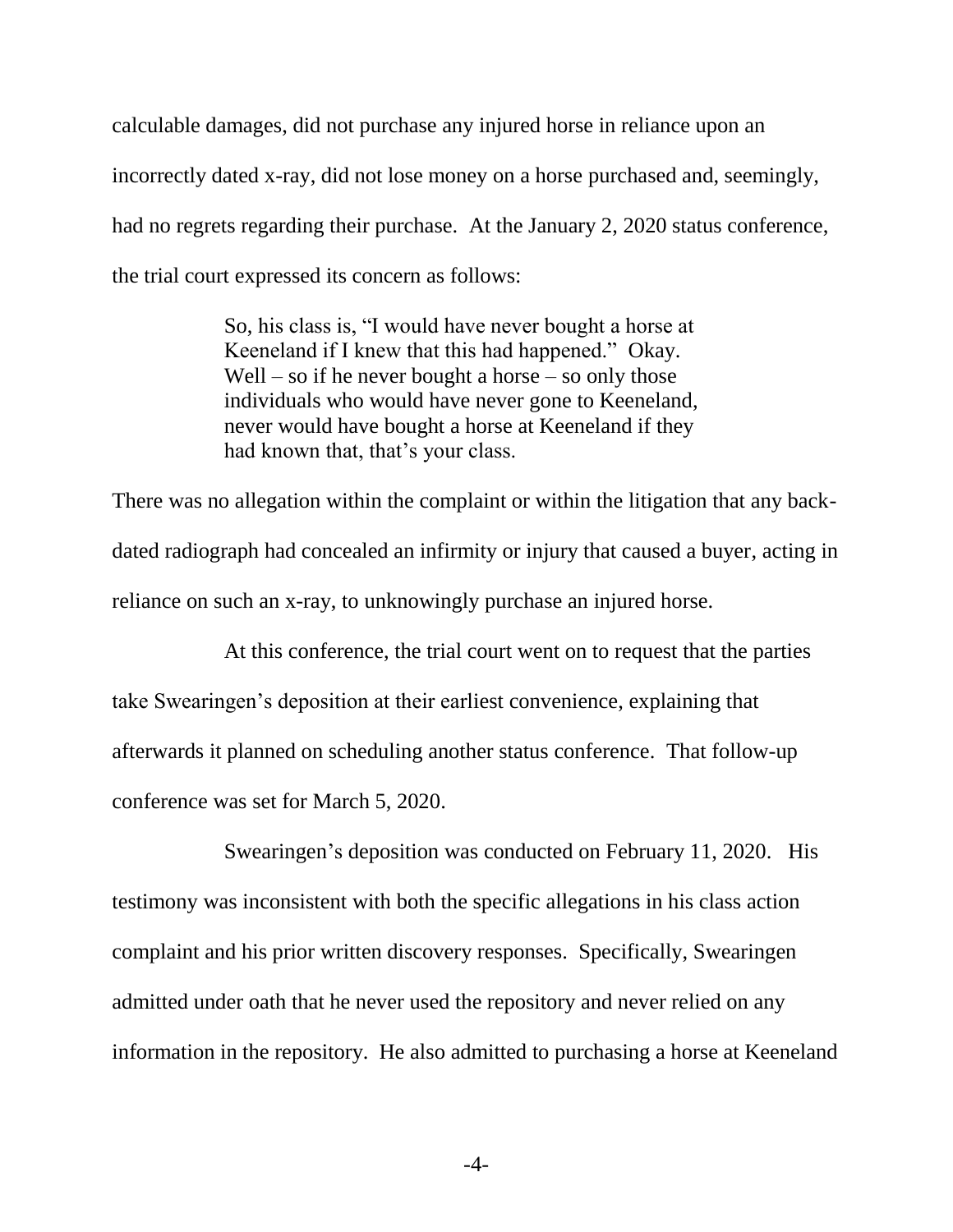in 2019, despite already knowing at that time that radiograph dates could be backdated.

Swearingen, in both his complaint and discovery responses, had stated that he always had a veterinarian review the repository radiographs before he purchased a horse at Keeneland. However, Swearingen admitted at his deposition that he did not retain a veterinarian of his own to review the radiographs or create a report regarding them. Swearingen also admitted he never went to the repository or had anyone go to the repository on his behalf to look at radiographs.

As to radiograph reports (which Swearingen later claimed to have confused with the actual radiographs), he admitted during his deposition that he did not look at the dates of when radiographs were taken. Swearingen admitted he did not even know whether the reports reflected when the radiographs were taken. Swearingen acknowledged that he never reviewed or relied on the date on which a radiograph was taken in bidding and he could not identify any condition of any horse purchased by him that should have been, but was not, noted in a radiograph report he reviewed. Swearingen also admitted that he did not know whether any radiograph misrepresented any horse as of the date of its sale.

- Q: So regardless of when the radiograph was taken, the reports to the best of your knowledge accurately depicted the condition of the horse you bid on?
- A: Correct. That's correct, Mike. You're right.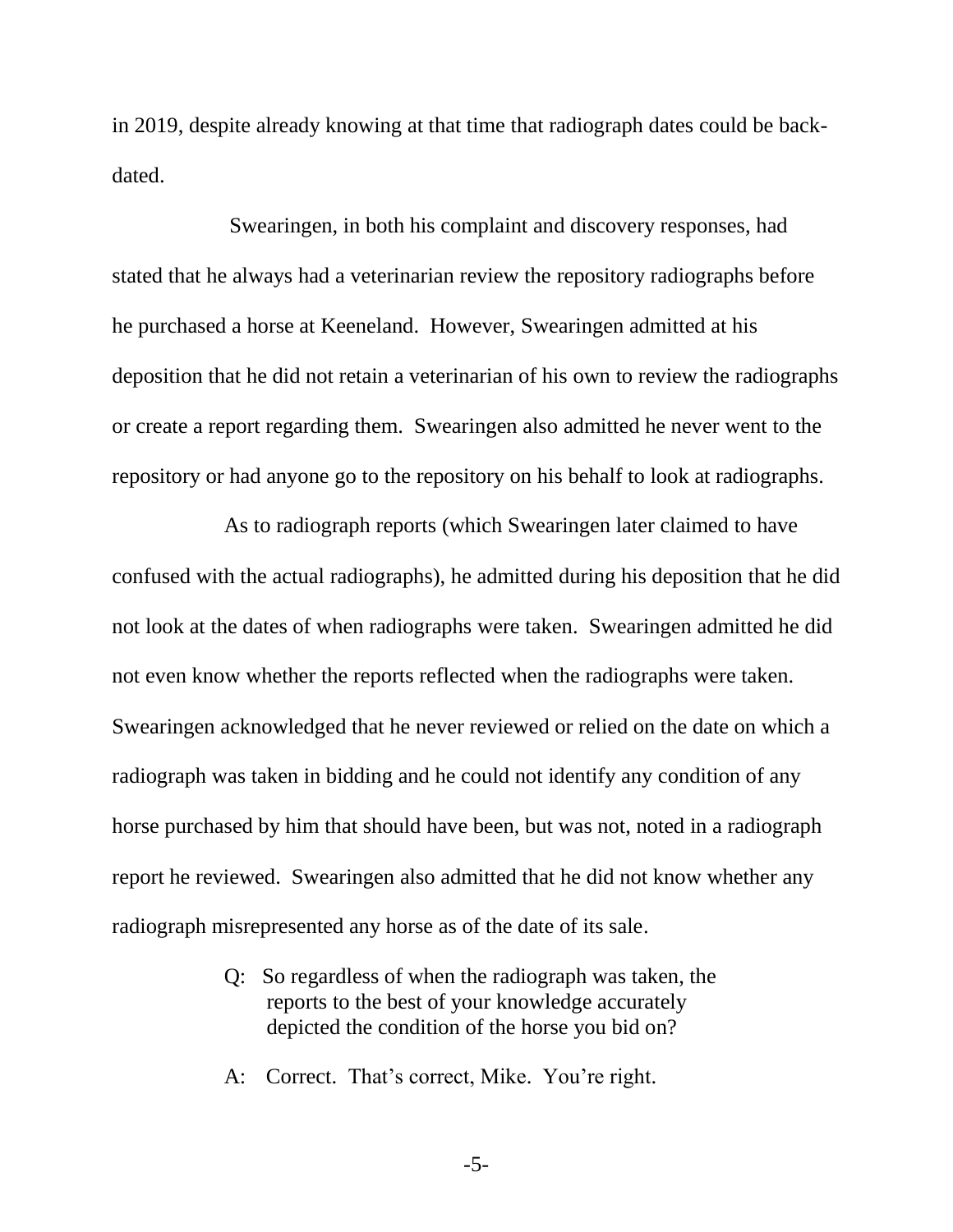Therefore, Swearingen's factual allegations underlying the causation and reliance elements of his claims were wholly undermined by his deposition testimony.

Regarding the damages element of his claims, Swearingen further admitted that he could not articulate *any* damages he had suffered because of the alleged back-dating of radiographs. Of twenty-two yearlings he had purchased, Swearingen only identified one that may have had a problem discerned after its purchase and that one issue was described by Swearingen's own veterinarian as the result of transport. Even with that one horse, Swearingen recouped its full purchase price. Swearingen could not even say that any radiograph or radiograph report failed to accurately depict a horse's condition at the time of purchase.

Based upon Swearingen's deposition testimony, the appellees moved for summary judgment on all counts asserting that Swearingen's deposition showed him to have no compensable damages and that the factual allegations contained in his complaint were in fact false. Appellant's counsel responded by offering an affidavit from Swearingen, dated February 20, 2020, attempting to explain, and change, his testimony. Counsel also filed a motion for leave to file a first amended complaint which changed both the underlying factual basis of their claims and their damage model.

Swearingen stated in his affidavit that what he really meant when he testified that he did not retain a veterinarian of his own to review the radiographs

-6-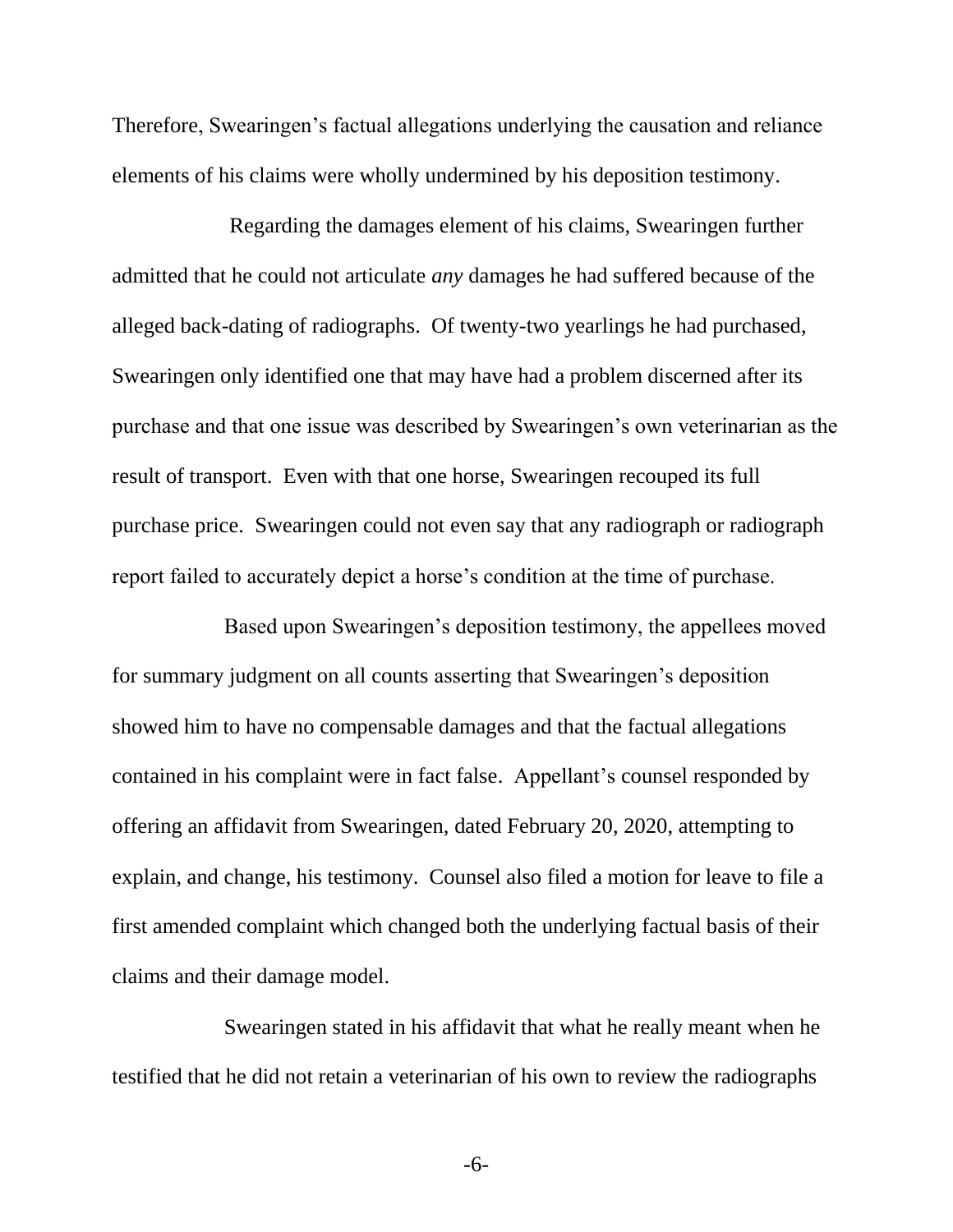or create a report regarding them was that "a vet [not retained by Swearingen] had always reviewed them in formulating the report which I reviewed. In most cases, the consignor would have a copy of the report with him for me to look at when I saw the horse."

The affidavit included allegations against the conduct of one of the defense counsel wherein Swearingen alleged: "Mr. Casey seemed very angry and irate and raised his voice quite a bit. Since I have never been in any type of deposition or legal case before, I was honestly intimidated and scared but trying to answer the questions truthfully, but Mr. Casey was practically shouting at me. . . . Mr. Casey was so aggressive he had me very confused. I felt he was trying to confuse me by presenting a question and then re-presenting it in a different way."

Based on those allegations, the trial court obtained a copy of the video recording of the deposition and viewed its entirety prior to its upcoming March 5, 2020 hearing. After watching the video, the trial court stated:

> I found none of the attorneys to have acted inappropriately. I found all the attorneys to have been civil. I found the behavior between Mr. Casey and Mr. Swearingen to be cordial. I believe Mr. Swearingen regularly called Mr. Casey "Mike." But more importantly I'll note that Mr. Rambicure is an excellent litigator and not once did he object to the behavior or how Mr. Casey was treating his client. There was never any arguments that he was being treated inappropriately. So I find that statement in that affidavit to be less than genuous (sic).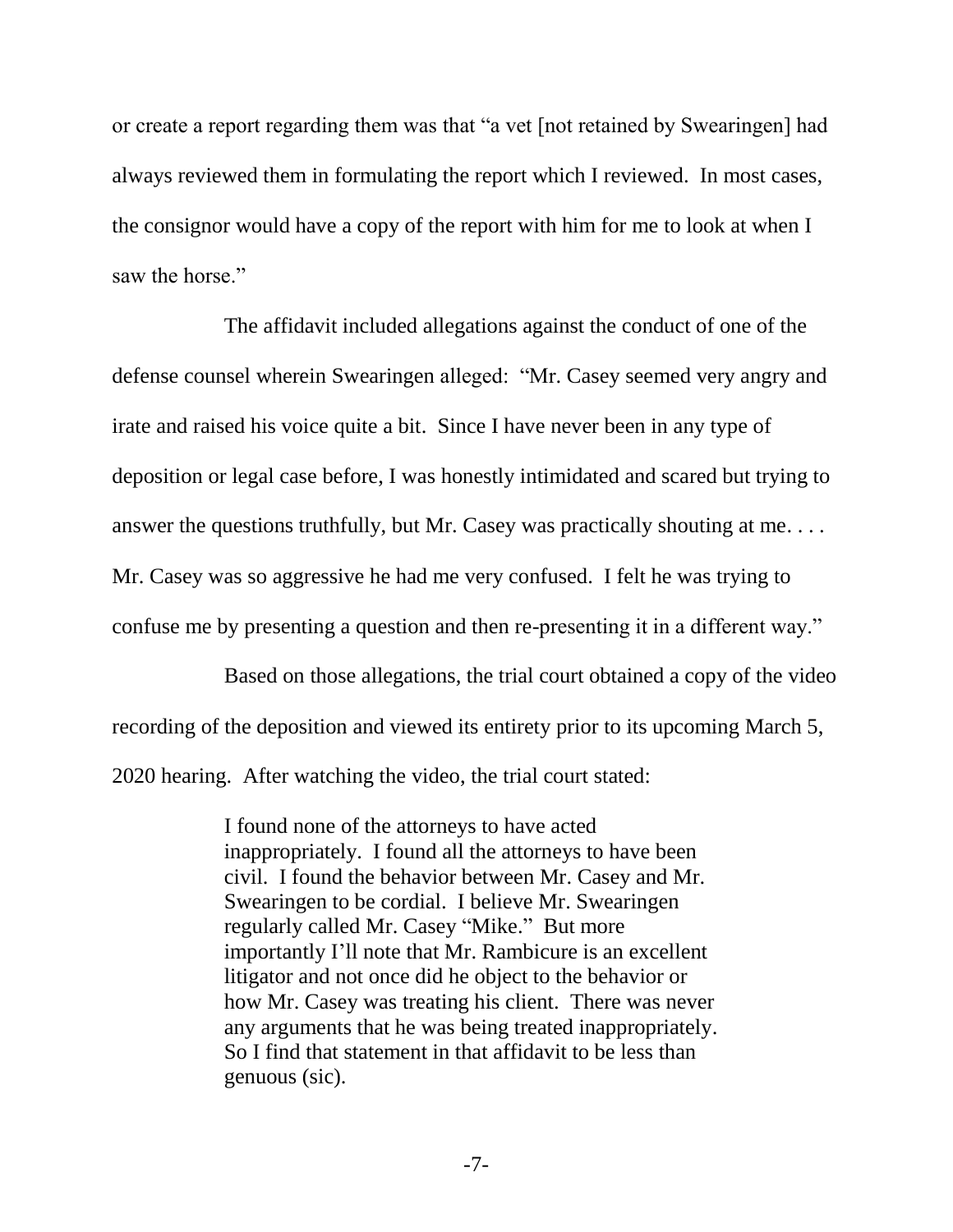Based upon its review of the affidavit and the deposition, the trial court concluded that the affidavit was actually drafted to protect counsel and was contrary to the interests of Swearingen, stating: "Mr. Swearingen is bound by his deposition. The Court holds him to that. The Court has a problem with the affidavit . . . I don't think the affidavit was written to protect Mr. Swearingen. The Court's belief is the affidavit was written to protect the attorneys."

Swearingen's affidavit also sought to distance himself from the

admission that he had been "recruited" to act as a plaintiff in the litigation by a Mr.

Hal Snowden who was a paid consultant of the appellant's counsel's firm. At its

subsequent hearing of March 5, 2020, the court stated:

But in the deposition he stated very clearly – and I marked the pages that Mr. Snowden recruited him – that he would not have brought suit if he hadn't talked with Mr. Snowden; he had not given it any thought until he talked with Mr. Snowden, but that document [the affidavit] you had him file or that was filed I take it before you came in disputes all of that. So then I have a situation where the Court, for lack of a better word, Mr. Colson, needs to say, well, were you lying then or are you lying now[?] I mean, it was very clear and it was asked very clearly was he recruited and his answer was yes.

Given that Swearingen's deposition revealed that he has no justiciable

claim under his original complaint, the court addressed the tangential issue that there was no longer any lawful class representative – even before a class had been certified. As the trial court stated: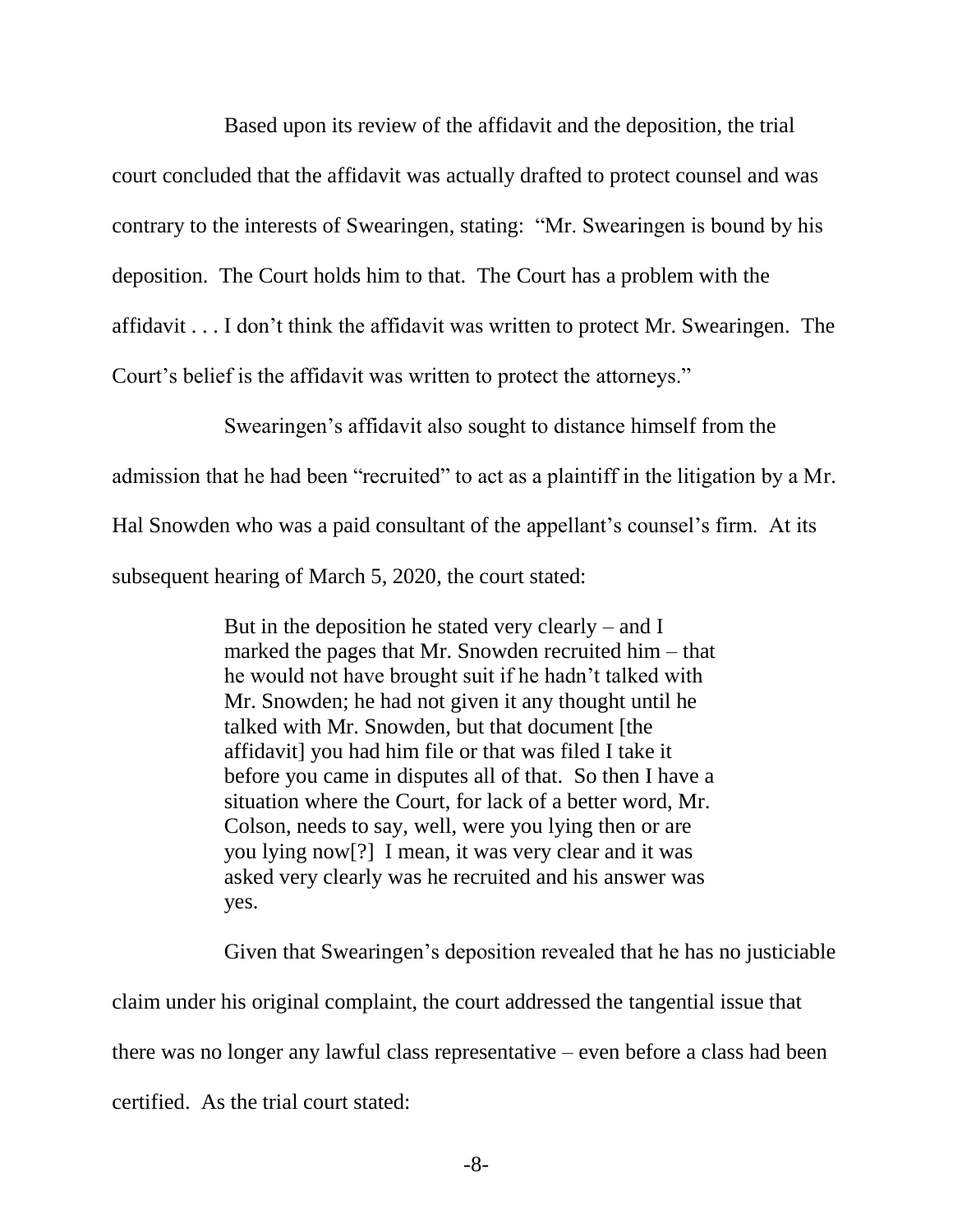[Y]ou do not file a class action and try to use it as for purposes of discovery to find a class. And that's where this Court thinks – that's where this Court believes we are, that there is no class, there's not been a class that's even been located. We have one gentleman who doesn't meet the requirements of the class as pled, and that the goal is to try to use discovery to see if there's a class.

. . . .

So now we're stuck with the complaint where under oath very clearly the class representative has made it clear that he does not meet the elements.

Swearingen's counsel agreed with that legal assessment, stating in

response that this was why they had moved to amend the complaint.

On March 24, 2020, the trial court issued its order denying

Swearingen's motion to file an amended complaint as untimely and dismissing

Swearingen's individual and class action claims with prejudice.

On appeal, Swearingen argues that the trial court erred by: (1)

denying his motion to file an amended complaint; and (2) dismissing the class

action on the basis that Swearingen was not an appropriate class representative.

The second assignment of error includes the assertions that the trial court erred by:

(a) not permitting class certification discovery prior to dismissing the class action;

(b) not permitting the modification of the class definition; (c) not permitting the

identification of an alternative class representative; and (d) not recognizing that the

original and amended complaints stated *prima facie* causes of action pursuant to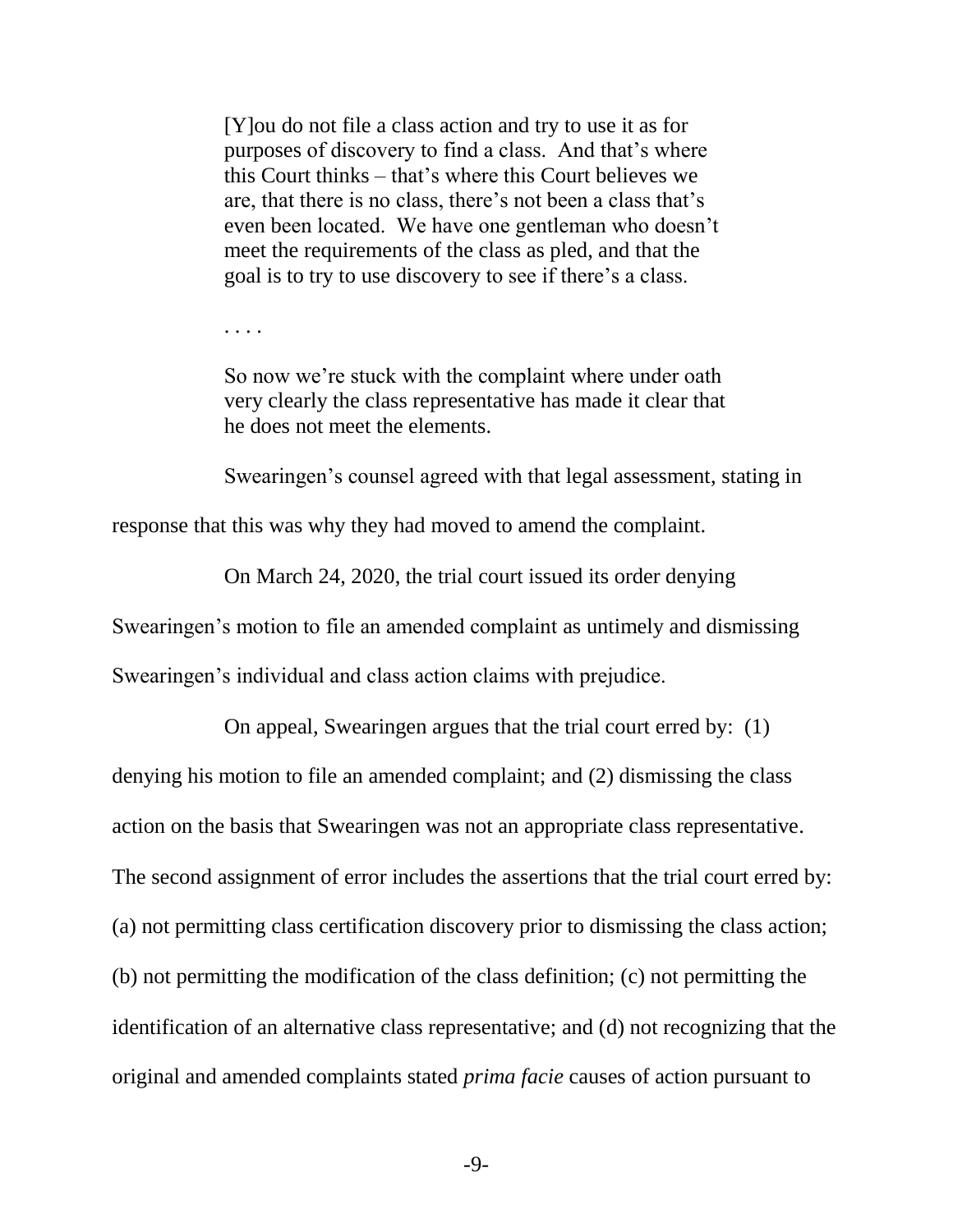Kentucky Rules of Civil Procedure (CR) 23. A third assertion of error made by Swearingen was that the dismissal of a separate breach of warranty claim against Dean Dorton Allen Ford, PLLC and Hagyard was not addressed by the trial court and should not otherwise have been dismissed.

There is no argument made by Swearingen that the dismissal of his original complaint was improper given his deposition testimony. In fact, the propriety of that action is conceded. The original complaint was dismissed based upon testimony by the sole plaintiff *and* putative class representative whose testimony made it quite clear that he had sustained no injury attributable to any actions of the appellees.

Our case law establishes that an abuse of discretion standard of review applies to trial court rulings on whether to grant leave to amend pursuant to CR 15.01. *Laneve v. Standard Oil Co.*, 479 S.W.2d 6, 9 (Ky. 1972). Under the Rule, leave to amend "shall be freely given when justice so requires." This Court has consistently supported a liberal interpretation of this Rule. However, CR 15.01 remains within the discretion of the trial court whose ruling will not be disturbed unless it is clearly an abuse. *Graves v. Winer*, 351 S.W.2d 193 (Ky. 1961). Based upon the facts presented in this matter, we do not agree that the trial court abused its discretion in denying the filing of the amended complaint and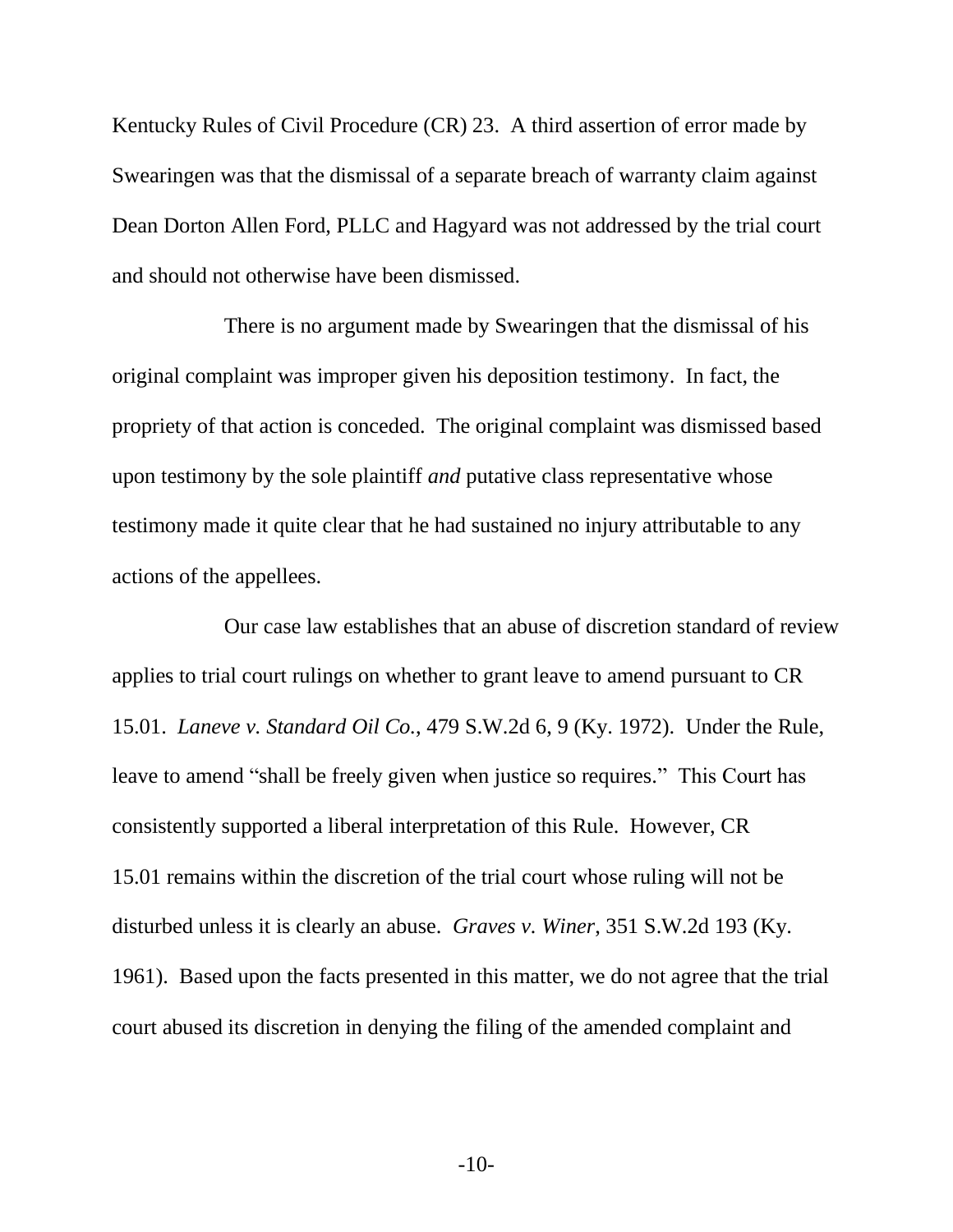furthermore do not believe that the interests of justice would have been served had it allowed the amended complaint to be filed.

The question presented for our decision is not only whether the appellant's new and belated contentions could subject the appellees to liability. The decisive issue to be determined is whether the trial judge acted properly in refusing the appellant leave to inject a new theory of liability into the case under the circumstances presented. Swearingen in effect abandoned his initial claims and attempted to inject a completely new claim of liability. In view of the time that had passed and the fact that he only attempted to change his previously false allegations after his deposition was completed (which served to alter basic factual and legal issues in the case), we may conclude that the trial court acted well within its discretion when it denied leave to file the amended pleadings.

While the trial court referred to Swearingen's motion for leave to amend as "untimely," such characterization encompassed more than the mere time which had passed between the filing of the original complaint and the motion to amend. The tendered amendment was "untimely" in the context that it was not submitted until after Swearingen's sworn testimony proved his original claims to be meritless. The trial court discussed the basis of its reasoning at length on the record and considered the competing interests of the parties including potential, but not yet identified, members.

-11-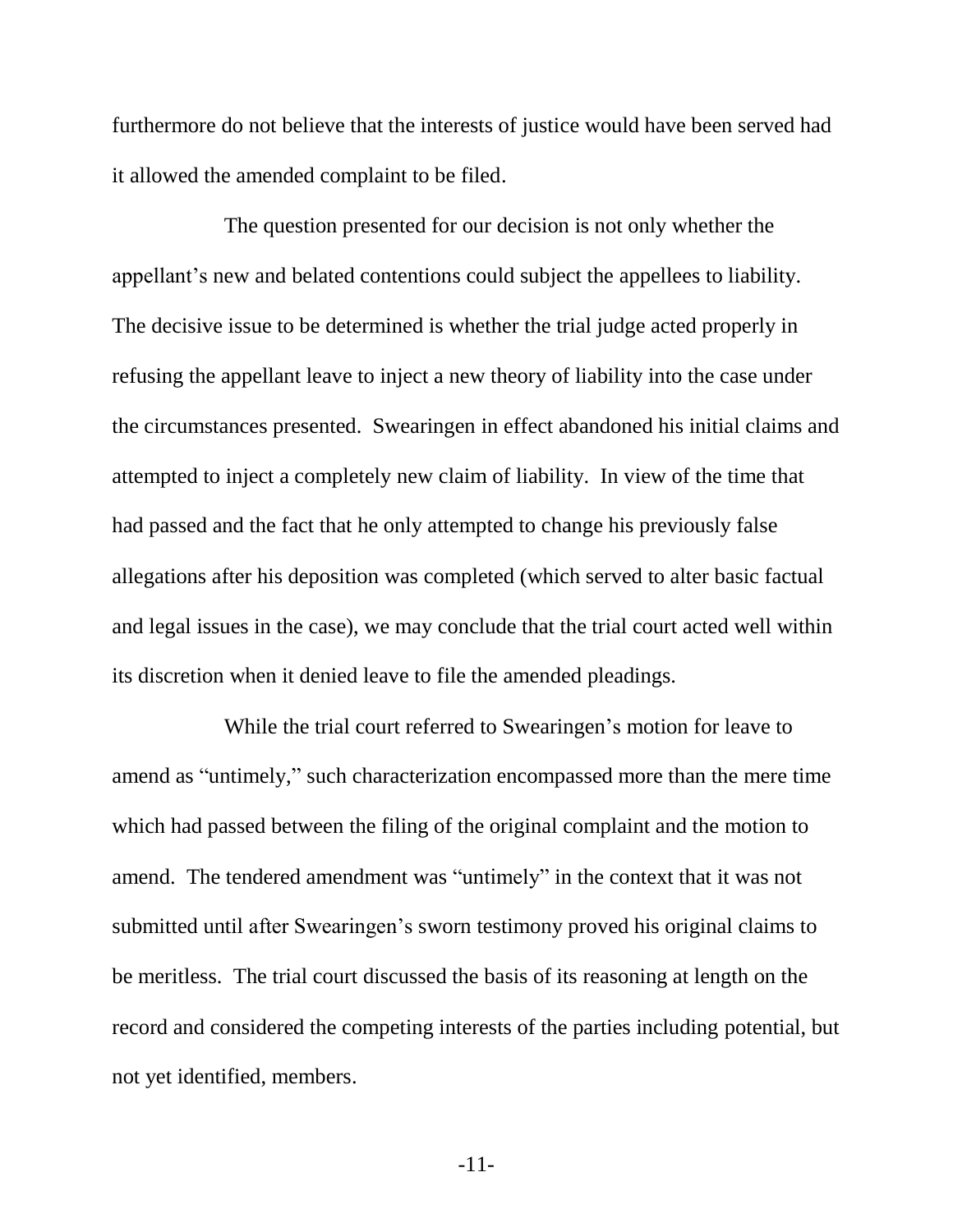|          | The Court: [T] he case law is so clear that a case has to<br>be dismissed if the class representative isn't<br>a member of the class $[T]hat's a$<br>prerequisite. That is so clear under the law<br>that it's not even named $\dots$ It's a given, Mr.<br>Miller. |
|----------|--------------------------------------------------------------------------------------------------------------------------------------------------------------------------------------------------------------------------------------------------------------------|
| Counsel: | Which is why we have requested leave to                                                                                                                                                                                                                            |

amend the class, and if he's deemed not  $-$  if we're not allowed to amend the class to define to be someone that looked at repository reports instead of x-rays, then –

The Court: You've had 13 months to amend that complaint and the Court does not find that motion to be timely based on all the time, all the efforts you've had, all the things that have gone on. So the Court does not find it timely filed to amend that complaint. So now we're stuck with the complaint where under oath very clearly the class representative has made it clear that he does not meet the elements. He is not . . .

Counsel: He is not a member of the class . . . .

 $\overline{a}$ 

The Court: And under [*Gevedon v. Purdue Pharma*<sup>2</sup> ] –

The Plaintiffs must also be members of the proposed "class." This element stems from the real party in interest requirement of Rule [17\(a\)](https://1.next.westlaw.com/Link/Document/FullText?findType=L&pubNum=1004365&cite=USFRCPR17&originatingDoc=I88c68de953ff11d9b17ee4cdc604a702&refType=LQ&originationContext=document&transitionType=DocumentItem&ppcid=db10a582f059449697bffb6a37830434&contextData=(sc.UserEnteredCitation)) of the Federal Rules of Civil Procedure and is closely related to subsection (a)(4) of [Rule](https://1.next.westlaw.com/Link/Document/FullText?findType=L&pubNum=1004365&cite=USFRCPR23&originatingDoc=I88c68de953ff11d9b17ee4cdc604a702&refType=LQ&originationContext=document&transitionType=DocumentItem&ppcid=db10a582f059449697bffb6a37830434&contextData=(sc.UserEnteredCitation)) 23, requiring that the representatives adequately protect the interest of the proposed class members . . . . Here, the Plaintiffs assert that they are "proposed representatives on behalf of a Class seeking injunctive relief and damages." . . . However, the named Plaintiffs do not appear to have suffered "severe disabling addiction; actual addiction; the consequences of addiction; the reasonable fear of

<sup>2</sup> *Gevedon v. Purdue Pharma*, 212 F.R.D. 333, 337 (E.D. Ky. 2002) (emphasis added) (citations omitted):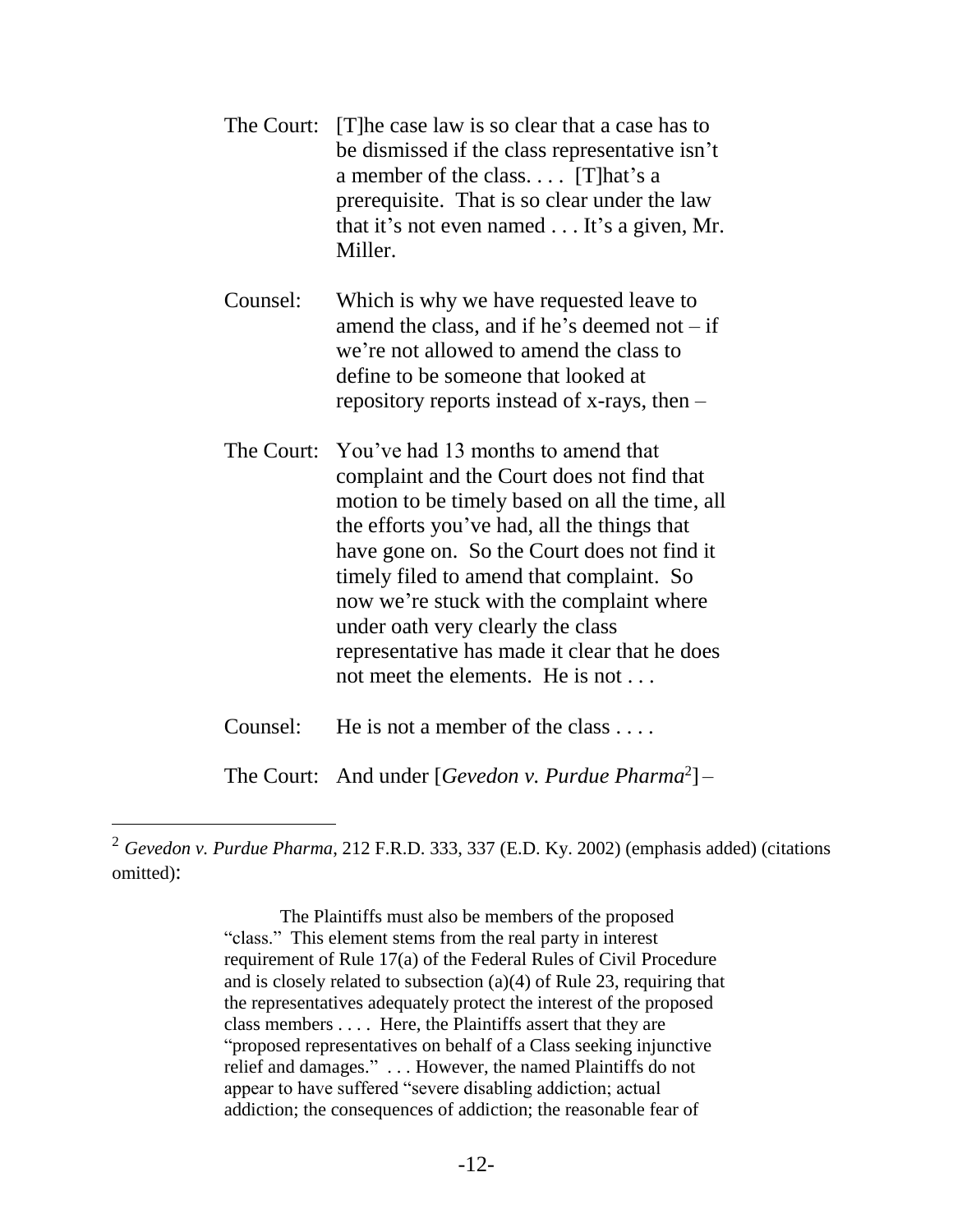| Counsel:   | Which I agree which is why we sought to<br>amend it.                                                                                                                                                                                                                                                                                                     |
|------------|----------------------------------------------------------------------------------------------------------------------------------------------------------------------------------------------------------------------------------------------------------------------------------------------------------------------------------------------------------|
|            | The Court: Well, but it's not timely.                                                                                                                                                                                                                                                                                                                    |
| Counsel:   | I understand. I understand.                                                                                                                                                                                                                                                                                                                              |
| The Court: | You've known, if [Swearingen] worked with<br>you as long as he supposedly did then he<br>knew exactly what that complaint said. I<br>believe that man told the truth and tried<br>desperately hard to be totally candid and<br>honest with the Court in his deposition. He<br>made it clear in that that he did not meet the<br>elements of a class rep. |
| Counsel:   | I agree.                                                                                                                                                                                                                                                                                                                                                 |
| The Court: | So, in agreement then I would take it that<br>you would not dispute that it needs to be<br>dismissed under [Gevedon v. Purdue<br>Pharma?]                                                                                                                                                                                                                |
| Counsel:   | We have alternatively requested leave, if we<br>have to stay with the original class definition<br>as opposed to amending the class definition,<br>to seek leave to find a new plaintiff that fits<br>the original class.                                                                                                                                |
| The Court: | Well, the problem with that is you had 13<br>months and the case law is very clear that<br>you don't file a lawsuit. You don't put it                                                                                                                                                                                                                    |

addiction and /or the consequences of addiction; and other adverse conditions, including physical, mental, and/or emotional harm, death, and loss of consortium." . . . *Thus, even if the allegations in the complaint would support the existence of a well-defined "class," there is not enough evidence or information for the Court to conclude that the named Plaintiffs would fall within the proposed "class."*

 $\overline{a}$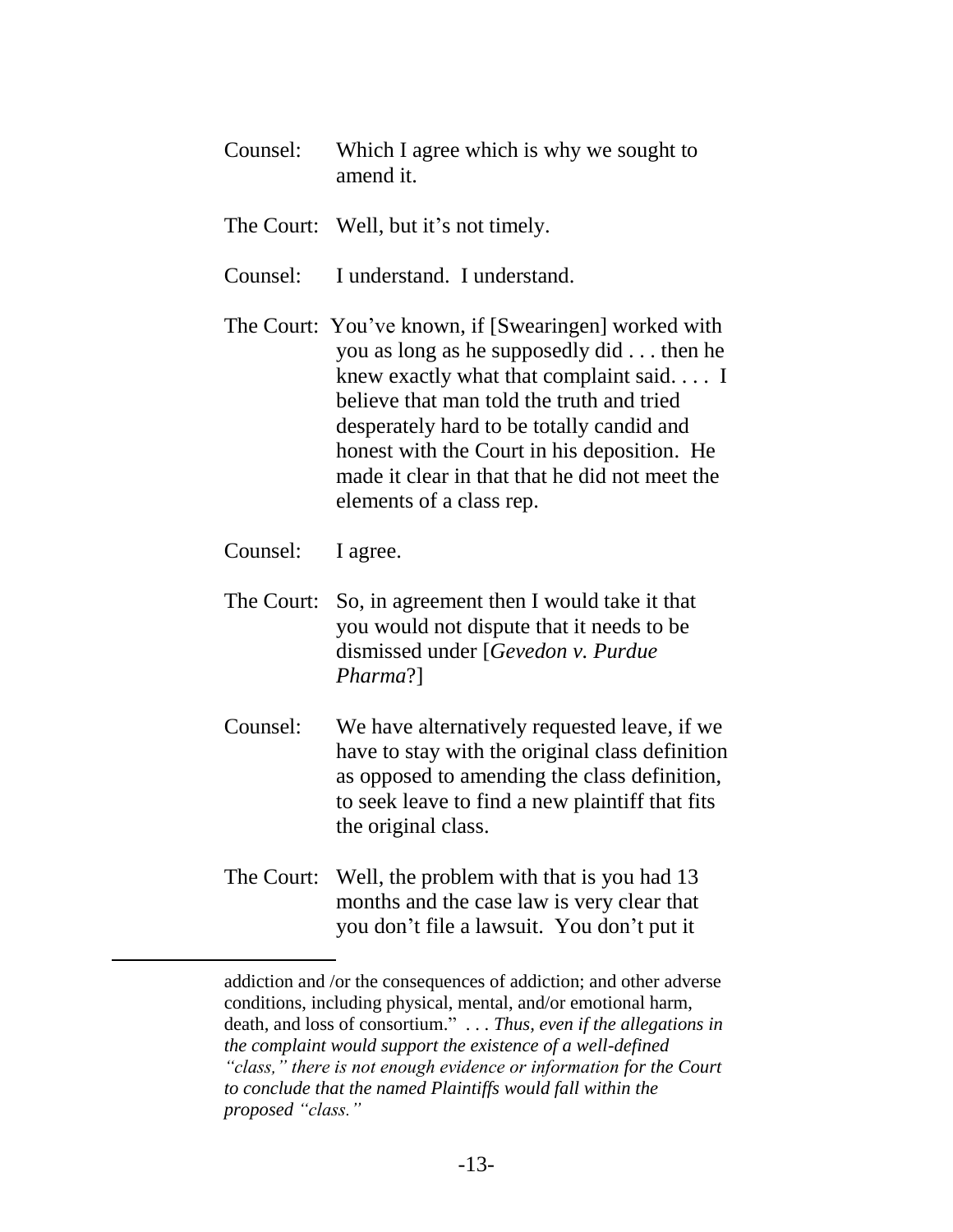together as an attorney, under [*Bodner v. Oreck Direct*, 3 ] and then go out and try to use discovery to find a class rep.

As the trial court stated, Swearingen was still the only plaintiff to come forward and he had testified under oath that he was not even a class representative.

Looking to the amended complaint, we must first note that Swearingen's sworn admissions, once made within the litigation, were not susceptible to a "do over" in the form of a post-deposition affidavit that directly contradicted his deposition testimony. *See Lipsteuer v. CSX Transp., Inc*., 37 S.W.3d 732, 736 (Ky. 2000) (explaining "an affidavit which merely contradicts earlier testimony cannot be submitted for the purpose of attempting to create a genuine issue of material fact[,]" because, "if such practice were allowed, the use

In light of plaintiff's undeniable and overwhelming ignorance regarding the nature of this action, the facts alleged, and the theories of relief against defendant, the court cannot conclude that he has met the threshold typicality or adequacy requirements of Rule 23(a). It is clear from the record that plaintiff's counsel, and not plaintiff, is the driving force behind this action. Such a "cart before the horse" approach to litigation is not the proper mechanism for the vindication of legal rights[.]

. . . .

 $\overline{a}$ <sup>3</sup> *Bodner v. Oreck Direct, LLC*, No. C 06-4756 MHP, 2007 WL 1223777, at \*2-3 (N.D. Cal. Apr. 25, 2007) (unpublished):

Indeed, counsel himself admitted at the hearing that he or his firm had the research performed on the product at issue and had a theory about the product's deficiencies. *Then*, armed with that information they went in search of a plaintiff, never mind the lack of a fitting plaintiff.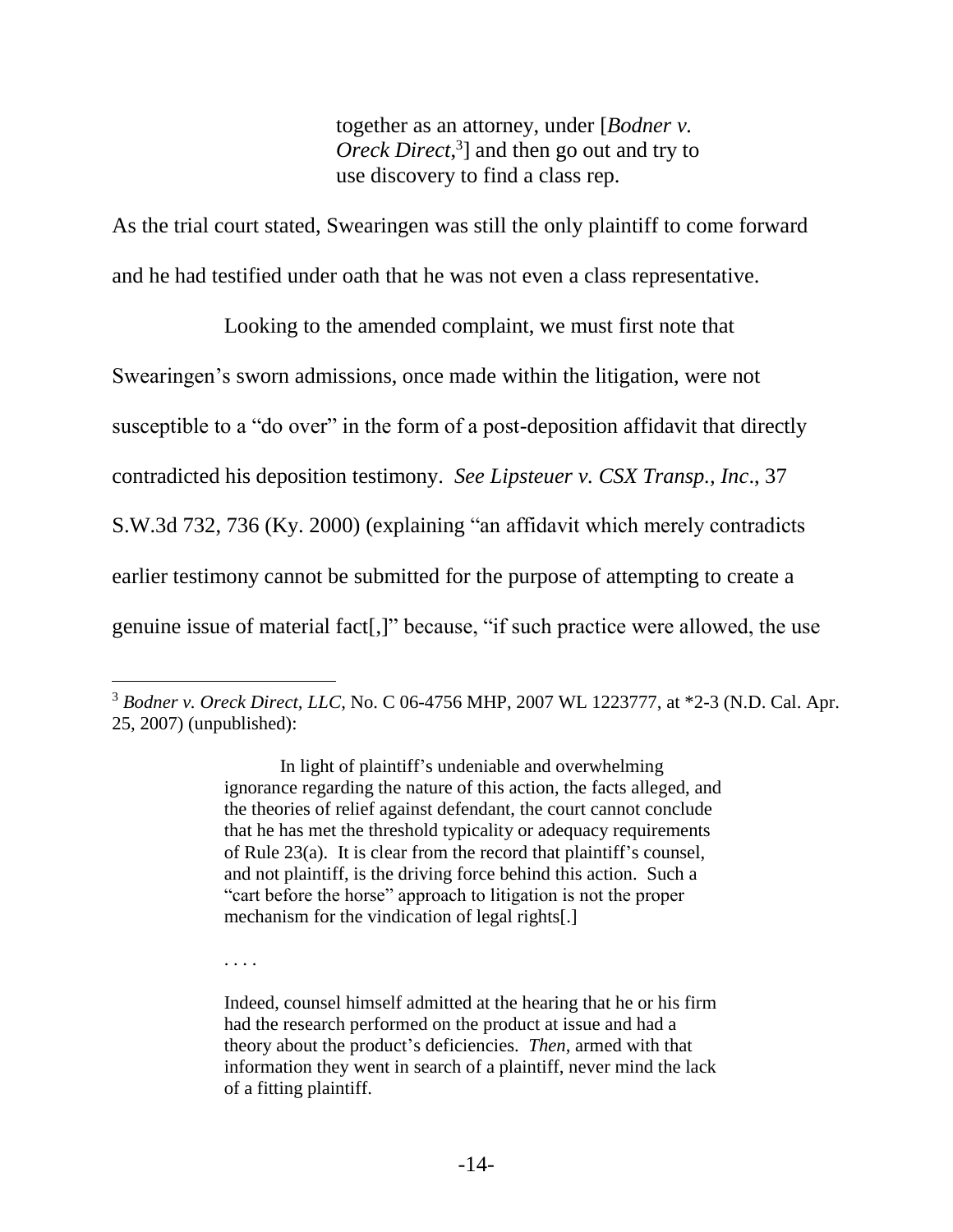of summary judgment would be even more severely curtailed."). The changes made to the allegations in Swearingen's amended complaint addressed the two substantive failures revealed in his deposition. These changes consisted of adding an alternative of viewing or relying upon "*and/or radiograph reports based on those x-rays*" in addition to the original allegations that stated that he had actually "*reviewed digital x-rays in the* [*r*]*epository*" – which he admitted that he had not done.<sup>4</sup> Second, to allege at least some form of damage, Swearingen added "*or would have bid and paid less for such horses*" to his original (disproven) allegation that he "*would not have purchased such horses at the sale(s)*[.]"

In determining whether circumstances justify leave to amend, the trial court can "consider such factors as the failure to cure deficiencies by amendment or the futility of the amendment itself." *First Nat'l Bank of Cincinnati v. Hartman*, 747 S.W.2d 614, 616 (Ky.App. 1988) (citations omitted). That's precisely the circumstance presented here. Even if the factual allegations contained in Swearingen's tendered amended complaint were accepted as true, he could not now allege that he relied upon, and was thereafter injured by, a misrepresentation made by the appellees regarding the condition of any horse that he purchased. He cannot allege that any of the appellees prepared a back-dated radiograph or a report

 $\overline{a}$ 

<sup>&</sup>lt;sup>4</sup> There is no reason given why the amended complaint added new, alternative verbiage instead of deleting and replacing the allegations that had already been proven false.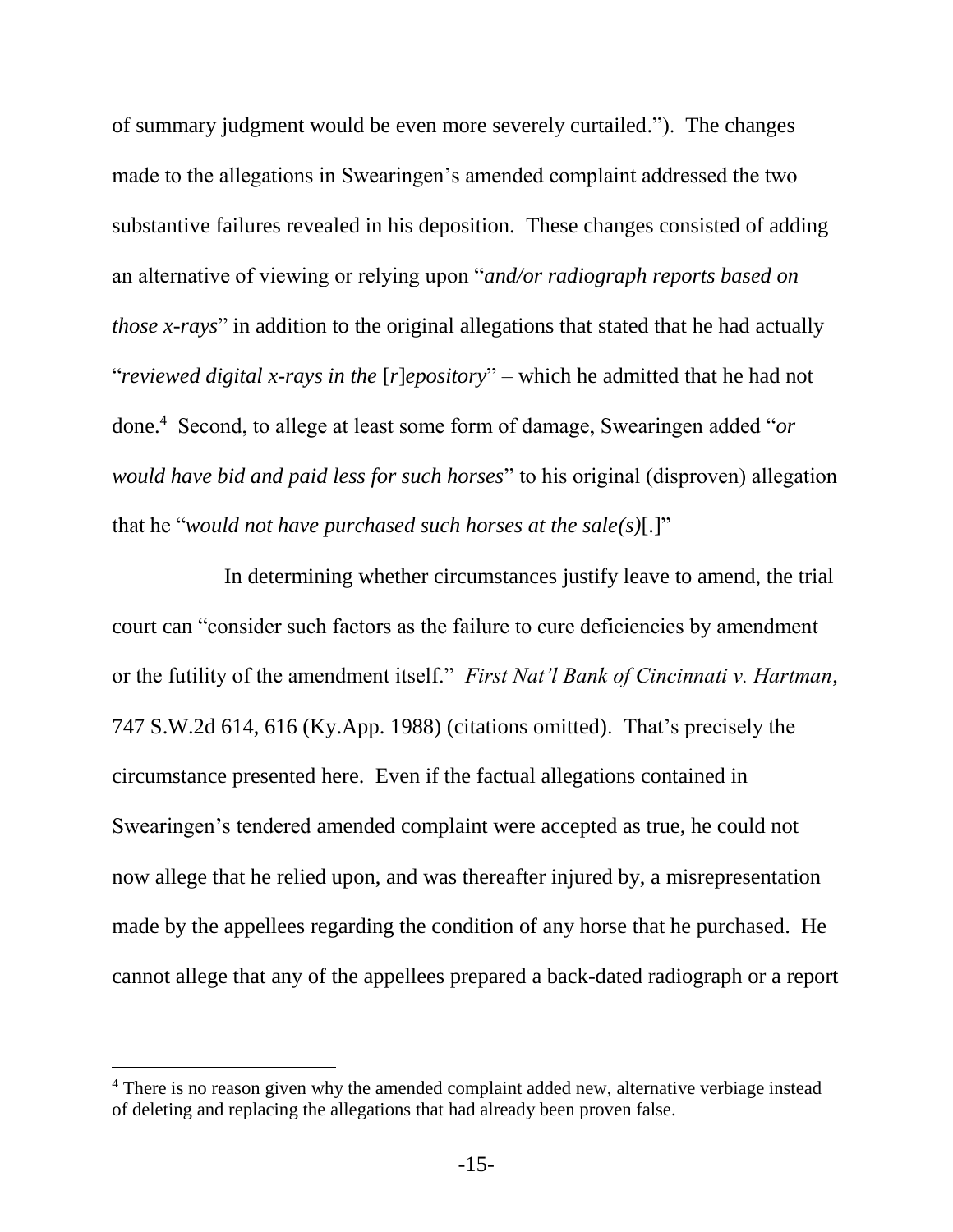regarding any horse that he purchased, nor can he assert that any such radiograph or report inaccurately depicted a horse he purchased. Had the trial court allowed the amended complaint to be filed, Swearingen's prior admissions would still preclude him from asserting the elements of actual reliance and injury which are necessary to his claims – either personally or as a class representative.

In an action for fraud in Kentucky, the party claiming harm must establish six elements of fraud by clear and convincing evidence as follows: (a) material representation; (b) which is false; (c) known to be false or made recklessly; (d) made with inducement to be acted upon; (e) acted in reliance thereon; and (f) causing injury. *Wahba v. Don Corlett Motors, Inc.*, 573 S.W.2d 357, 359 (Ky.App. 1978). The last two elements are, and will remain, absent from any action Swearingen would assert.

Swearingen's second assignment of error is that the trial court erred in dismissing the class action on the basis that Swearingen was not an appropriate class representative. Such allegation invites discussion of CR 23.01 and 23.02 which govern class certification in Kentucky. Taken together, those two Rules provide a comprehensive roadmap to class certification. The mandates of both Rules must be satisfied before a class may be certified.

This invitation to discern and analyze all the factors found in CR 23.01 and 23.02 merits little discussion. The whole of this argument misses the

-16-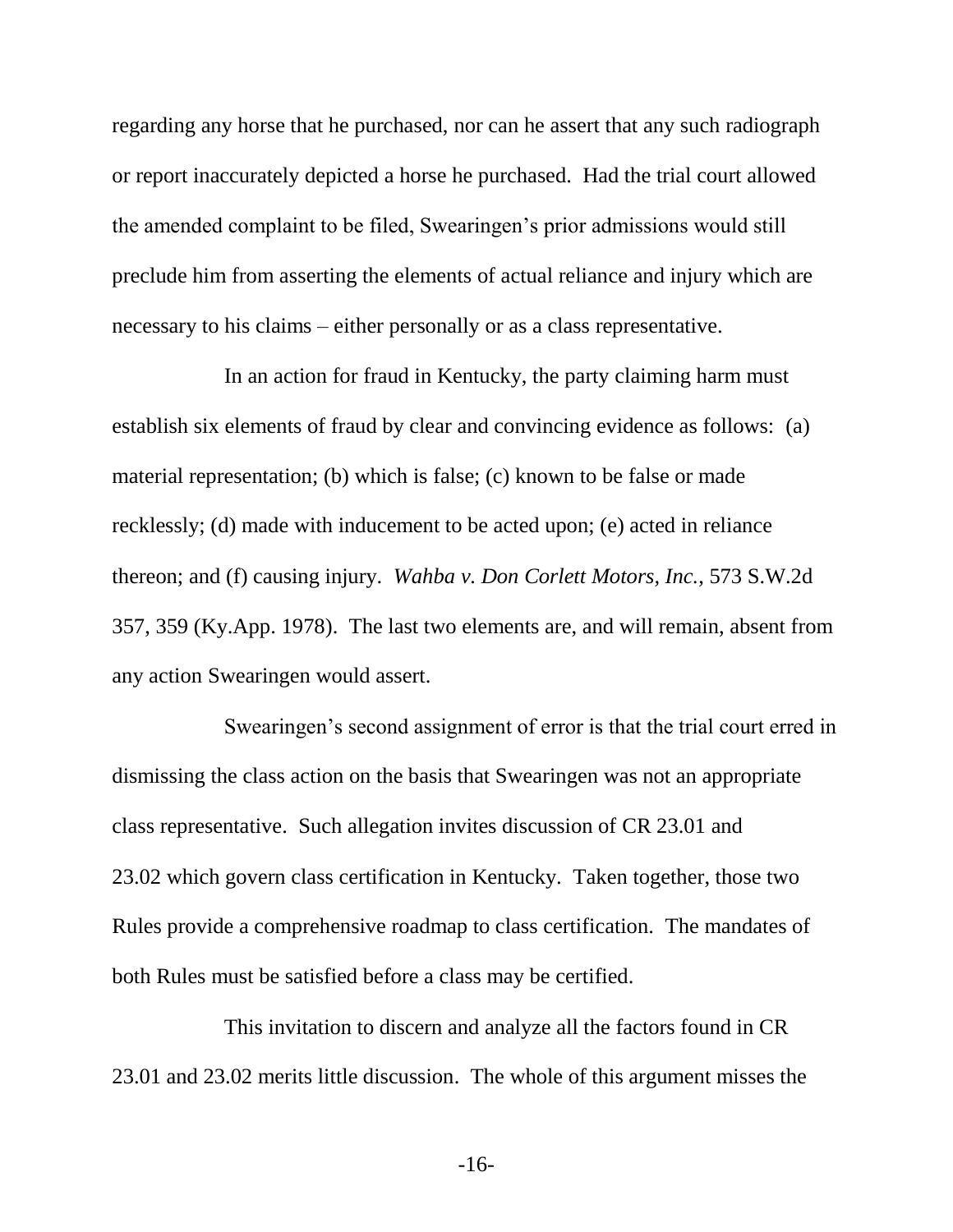point that once we have determined that the trial court's denial of Swearingen's motion for leave to amend was not an abuse of discretion, there is simply no case left for appellant or his counsel to prosecute. Likewise, there is no class representative left to advance any causes of action. The existence of a justiciable cause of action and an identified class representative are elemental to the very existence of a class action. Swearingen, as well as his alleged class's claims, were disposed by summary judgment prior to there being any attempt to certify a class pursuant to our civil rules. It is fundamental that a purported class representative must have *some* justiciable cause of action before there could be any analysis of factors such as numerosity, commonality, typicality, or adequate representation found in the civil rules. Swearingen, as a class representative, had no valid claim and therefore could not serve as a representative for any (presently unknown) injured party that might exist. It is axiomatic that without there being a class representative, there can be no class action. This issue is further discussed within our analysis of the trial court's denial of pre-certification discovery and refusal to allow the litigation to continue.

Within his second assignment of error Swearingen alleges the trial court erred by not permitting class certification discovery prior to dismissing the class action. In this argument, Swearingen fails to address the fact that the trial

-17-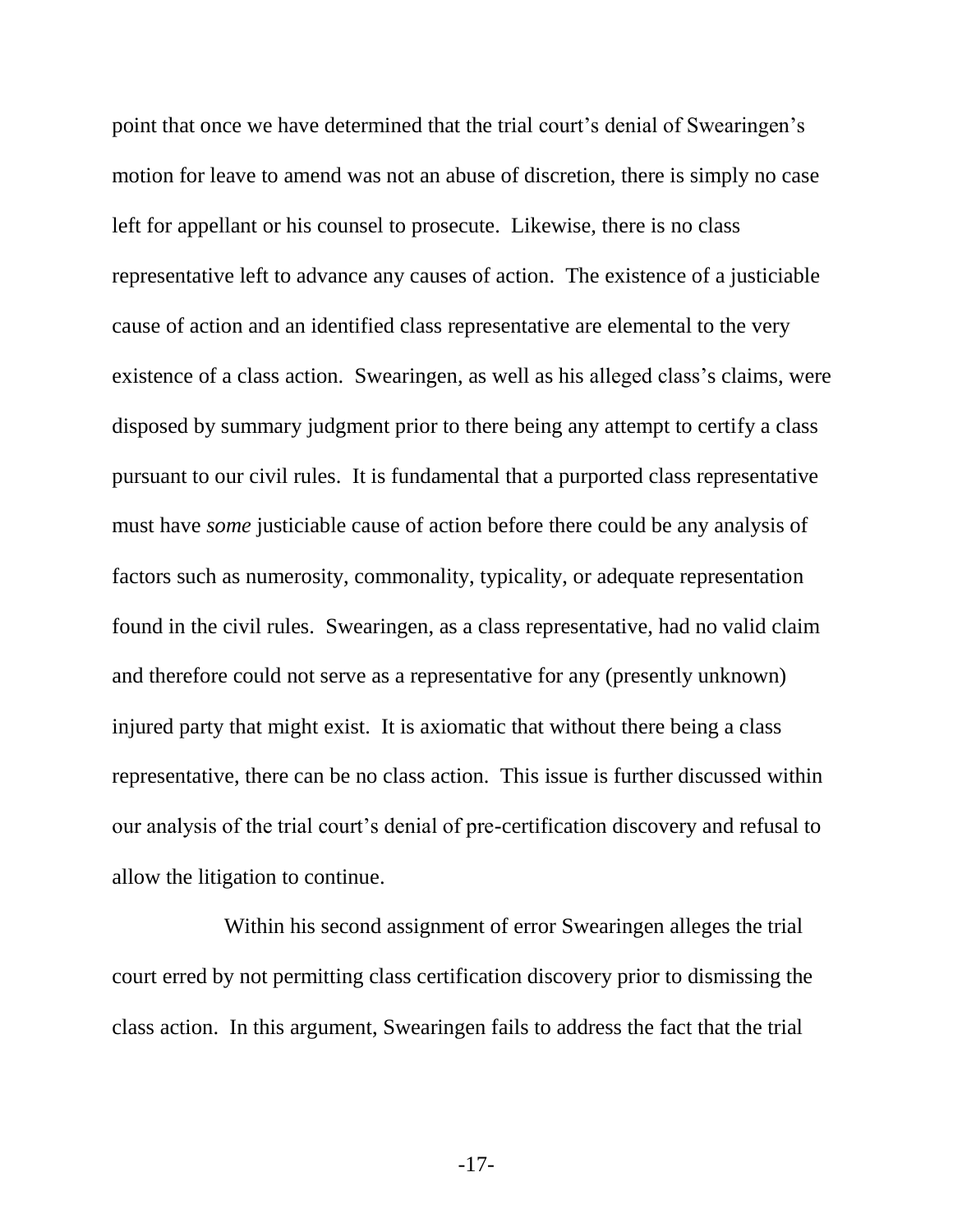court's litigation plan was not only sound but agreed to by his counsel at the

January 2, 2020 status conference.

- The Court: What I'd like you to do is let them take his [Swearingen's deposition]. Based on what he says and establishes what his claims are and what his facts are then what I'd like to do is convene another one of these type situations where you come forward and say, "Based on his allegations and what he sees his claims we think these would be the common types of claims," then we will discuss what discovery can go forward then to deal with that. But until I get that locked in I'm not going to let you go out and start taking discovery.
- Counsel: And that's fine. I just want to make sure I understood it.

However, the trial court had no issue with counsel continuing his own

non-formal investigations.

| Counsel: | But as you said, there's nothing that<br>prohibits us from doing what you've $-$                                     |
|----------|----------------------------------------------------------------------------------------------------------------------|
|          | The Court: Well, there's nothing $-$                                                                                 |
|          | Counsel: $-$ suggested.                                                                                              |
|          | The Court: $-$ go talk to these people [persons who had<br>purchased horses at the Keeneland sales] all<br>day long. |

After the trial court again explained that once Swearingen was deposed,

the court would be in a position to make determinations on the breadth of formal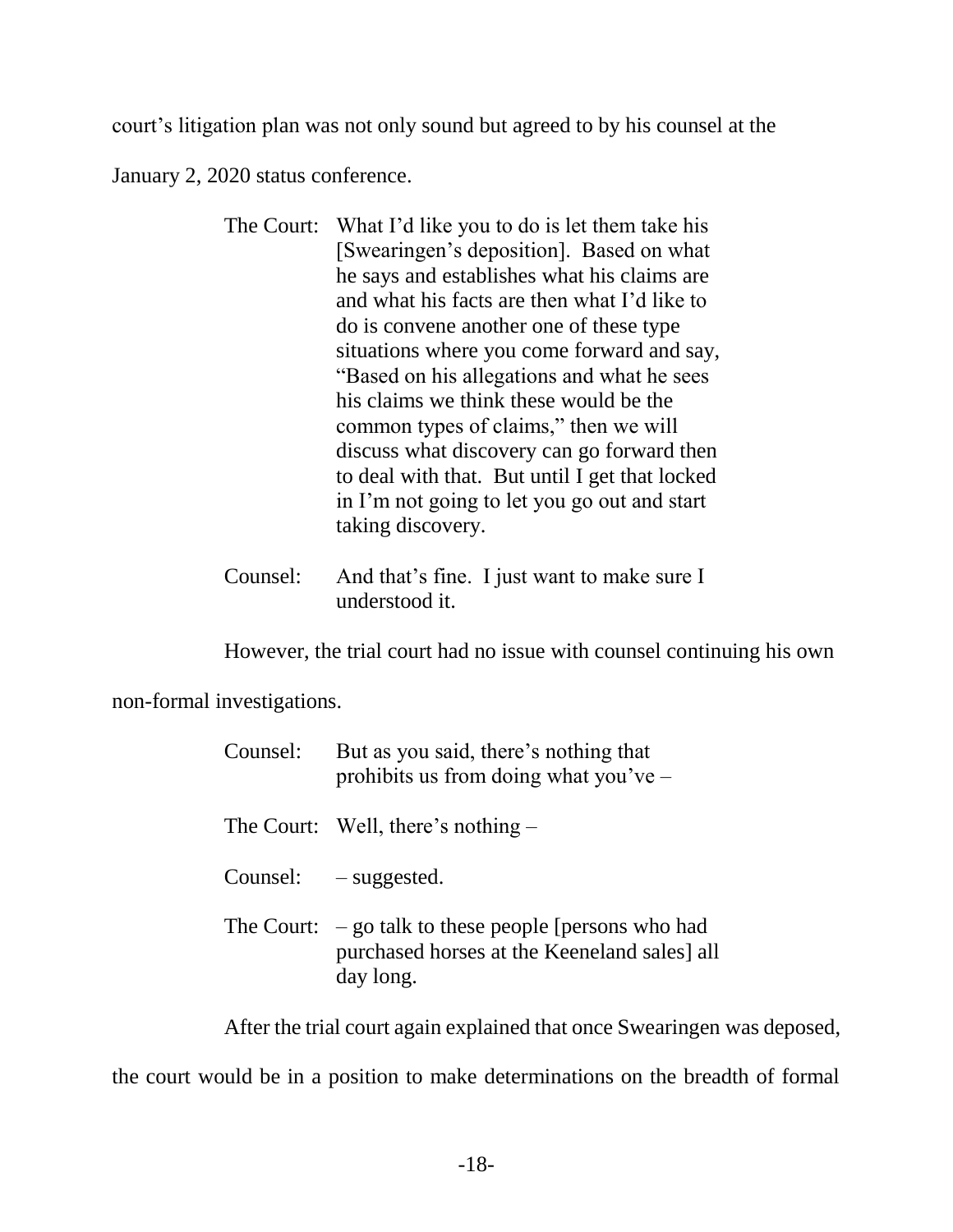discovery, counsel for Swearingen stated, "I think we understand and I think it makes sense. That's fine, Your Honor."

While Swearingen complains that he was unable to conduct formal discovery of potential class members, he always had access to Keeneland's online "Sales Summaries" database. That database identifies each horse sold, the consignor, the buyer, and the purchase amount. <sup>5</sup> This database dates back to 1999, prior to the implementation of digital imagery being utilized by the repository. When the court asked during its status conference why discovery on the identity of buyers was necessary when the names were public knowledge, Swearingen's counsel stated that it also needed contact information for the buyers. When asked whether he had even undertaken a Google search for that information, counsel conceded that he had not. Despite the retention of Mr. Snowden to recruit clients, counsel's advertisement of its claims on television, an article in the Wall Street Journal, and numerous horse industry publications, the appellant was the only individual who agreed to participate in the lawsuit. As stated by the trial court at the March 5, 2020 hearing and discussed above, "the case law is very clear that you don't file a lawsuit. You don't put it together as an attorney . . . and then go out and try to use discovery to find a class rep."

 $\overline{a}$ 

<sup>5</sup> *See* KEENELAND SALES SUMMARIES, http://flex.keeneland.com/summaries/summaries.html (last visited Feb. 3, 2022).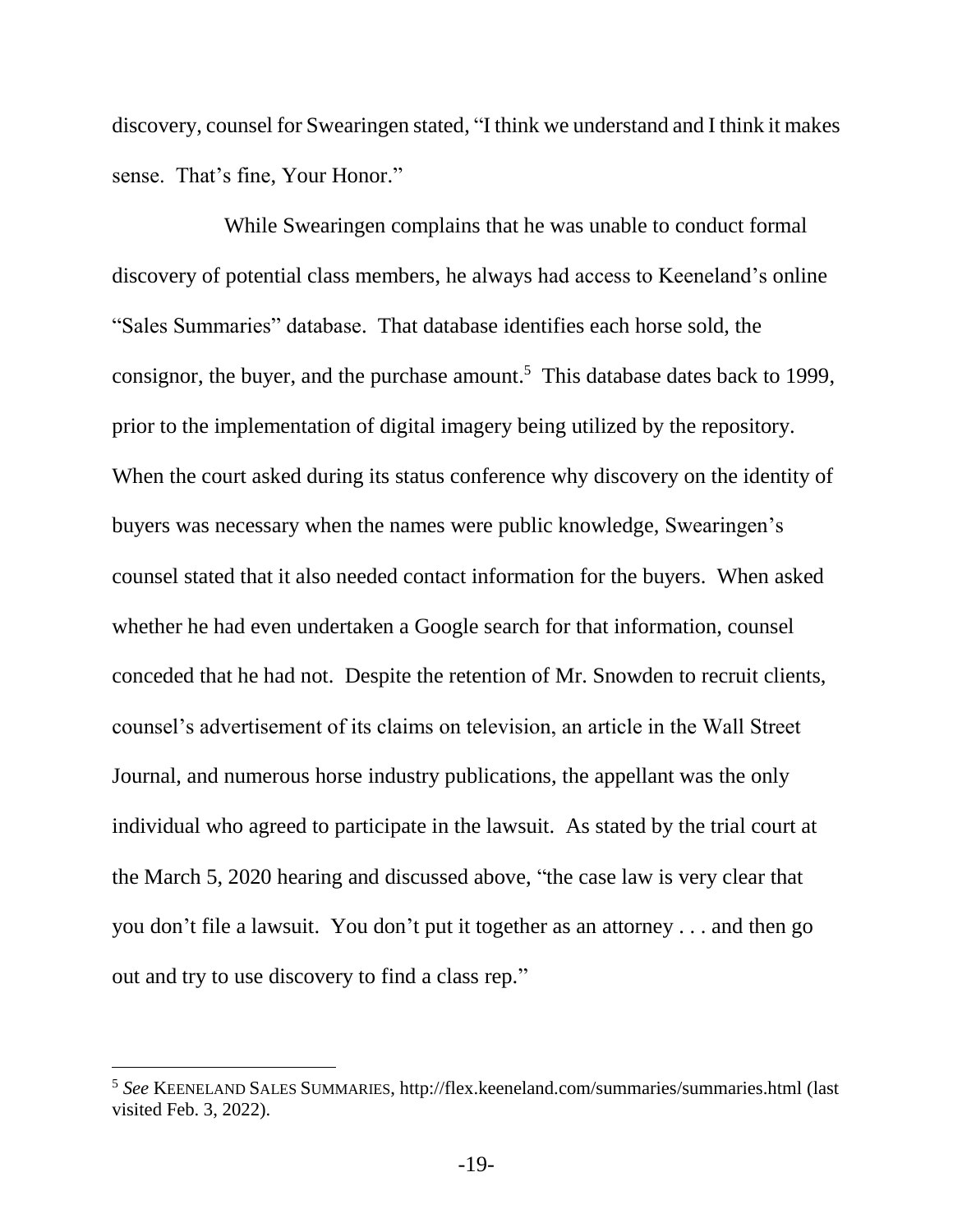Not one of the opinions cited by Swearingen in these arguments supports the position that a class complaint cannot be dismissed prior to "class discovery." An analysis of each cited opinion shows no precedent for allowing an alleged class, with no representative, and no justiciable claim, to have unrestricted utilization of the court's subpoena power for a limitless duration in the hope that it may one day discover a representative with standing for a class of persons who may have a cause of action. What appellant's counsel would invite is a true "fishing expedition." No court has held in a factual context similar to this case, that counsel has a right to use the power of the courts, through the Rules of Civil Procedure, to find a client who could then intervene as a plaintiff, in a proposed class action, which has no party plaintiff, in an effort to find a new class representative. Even were this Court to assume, for purposes of argument, that the complaint set forth a valid cause of action for which relief might be granted, counsel is still proposing to be allowed to prosecute a plaintiff-less lawsuit. If a class had first been certified (even assuming one was located) this outcome would be different as the unnamed members of that class would still be "plaintiffs." As explained in *Walters v. Edgar*, 163 F.3d 430, 432 (7th Cir. 1998):

> The plaintiffs argue that even if they do lack standing, the suit should not have been dismissed but instead other members of the class should have been named as the class representatives. This would indeed have been the proper course if something had happened to deprive the named plaintiffs of standing (or otherwise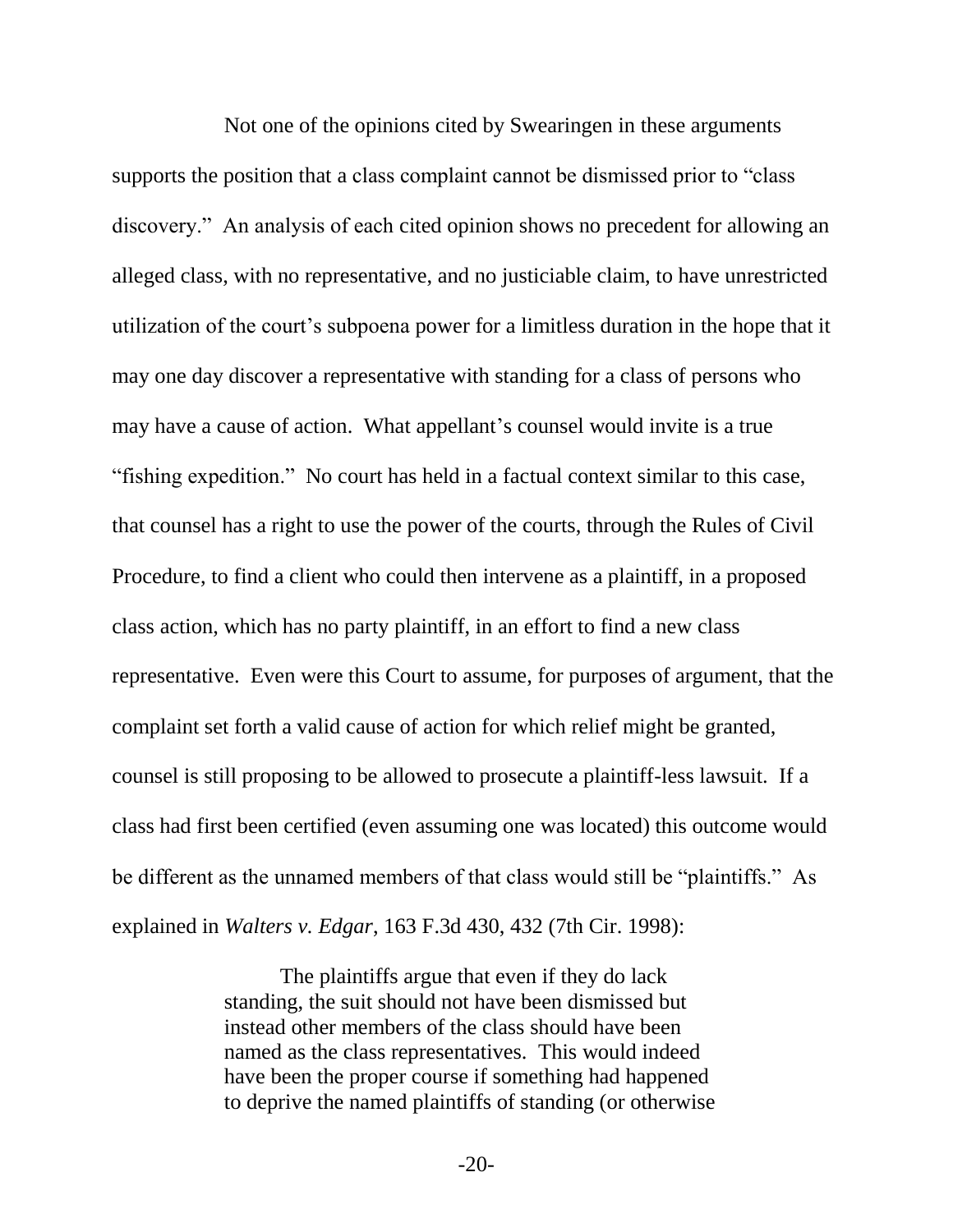to render them inappropriate representatives of the class) *after* the suit had been filed, provided that two conditions were satisfied: that the suit had been certified as a class action, which would make the unnamed class members parties to the suit unless and until they opted out; and that at least one of these unnamed class members had standing.

In this matter, the underlying plaintiff and purported class representative by his own testimony: (1) could not meet the elements of his own complaint; (2) did not meet his own class definition; and (3) suffered no damages or compensable injury. Under these circumstances there could be no means to prosecute any claim, much less certify a class. We cannot find any fault with the trial court's analysis and we can therefore not say that it abused its discretion.

Swearingen's third assignment of error fails for much the same reason. All allegations of compensable injury found in his complaint were disproven by his own testimony. That necessary element is missing from all his causes of action.

For the foregoing reasons, the judgment of the Fayette Circuit Court, which dismissed Swearingen's original class action complaint and denied Swearingen's contemporaneous motion to file an amended class action complaint, is affirmed.

#### ALL CONCUR.

-21-